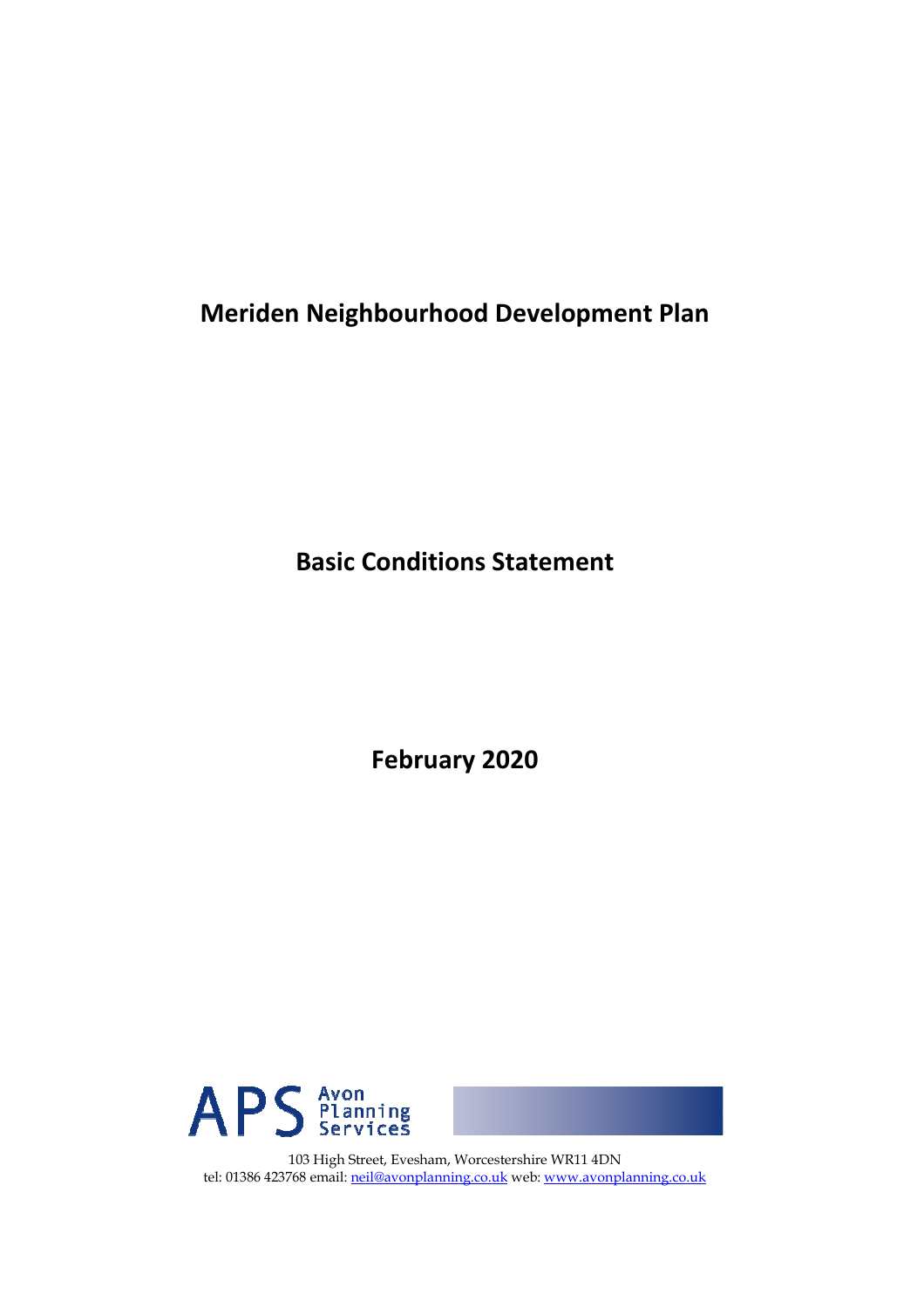# **1. Introduction**

1.1. This Basic Conditions Statement has been prepared to accompany the Meriden Neighbourhood Development Plan (MNDP).

## **The Basic Conditions**

- 1.2. Paragraph 8, sub-paragraph (2), of schedule 4B to the Town and Country Planning Act 1990 requires a Neighbourhood Development Plan to meet the following basic conditions:
	- **a)** having regard to national policies and advice contained in guidance issued by the Secretary of State, it is appropriate to make the order,
	- **b)** having special regard to the desirability of preserving any listed building or its setting or any features of special architectural or historic interest that it possesses, it is appropriate to make the order,
	- **c)** having special regard to the desirability of preserving or enhancing the character or appearance of any conservation area, it is appropriate to make the order,
	- **d)** the making of the order contributes to the achievement of sustainable development,
	- **e)** the making of the order is in general conformity with the strategic policies contained in the development plan for the area of the authority (or any part of that area),
	- **f)** the making of the order does not breach, and is otherwise compatible with, EU obligations, and
	- **g)** prescribed conditions are met in relation to the order and prescribed matters have been complied with in connection with the proposal for the order.
- 1.3. This Basic Conditions Statement addresses these requirements in four sections:
	- Section 2 Demonstrates conformity with the National Planning Policy Framework as revised in June 2019 (NPPF);
	- Section 3 Shows how the MNDP will contribute to sustainable development and the various designated heritage assets throughout the Neighbourhood Area;
	- Section 4 Demonstrates conformity with the strategic policies contained within the Solihull Local Plan; and
	- Section 5 Demonstrates compliance with the appropriate EU obligations.

### **The Qualifying Body**

1.4. The MNDP is submitted by Meriden Parish Council, who is the qualifying body as defined by the Localism Act 2011.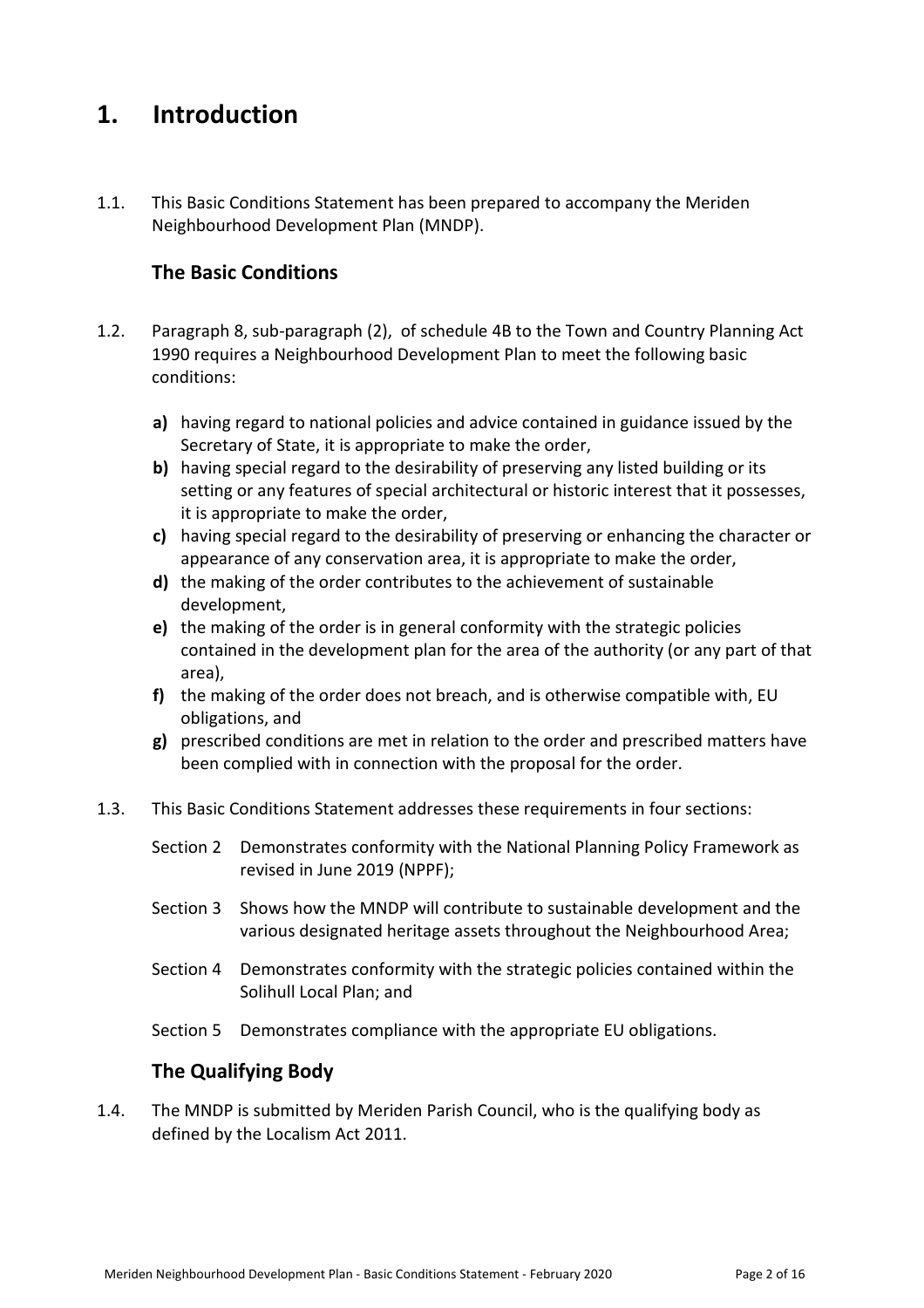### **The Neighbourhood Area**

- 1.5. The MNDP applies to the Parish of Meriden which is within Solihull Metropolitan Borough Council (SMBC). In accordance with Part 2 of the Regulations, SMBC, as the local planning authority, publicised the Neighbourhood Area application from Meriden Parish Council to designate their Parish for the purposes of producing a NDP and advertised it accordingly for the statutory period of 6 weeks.
- 1.6. The application was approved by the Cabinet of SMBC on 16 March 2015 and consequently the Parish of Meriden was designated as a Neighbourhood Area.
- 1.7. Meriden Parish Council confirms that the MNDP:
	- Relates only to the Parish of Meriden and to no other Neighbourhood Area(s); and
	- Is the only NDP within the designated area and no other NDP exists nor is in development for part or all of the designated area.
- 1.8. Meriden is a village and a Parish in the county of Warwickshire. The Parish is predominately open countryside with the settlements of Lower, Middle and Upper Meriden being located in the southern half of the Parish.



*Meriden Neighbourhood Area*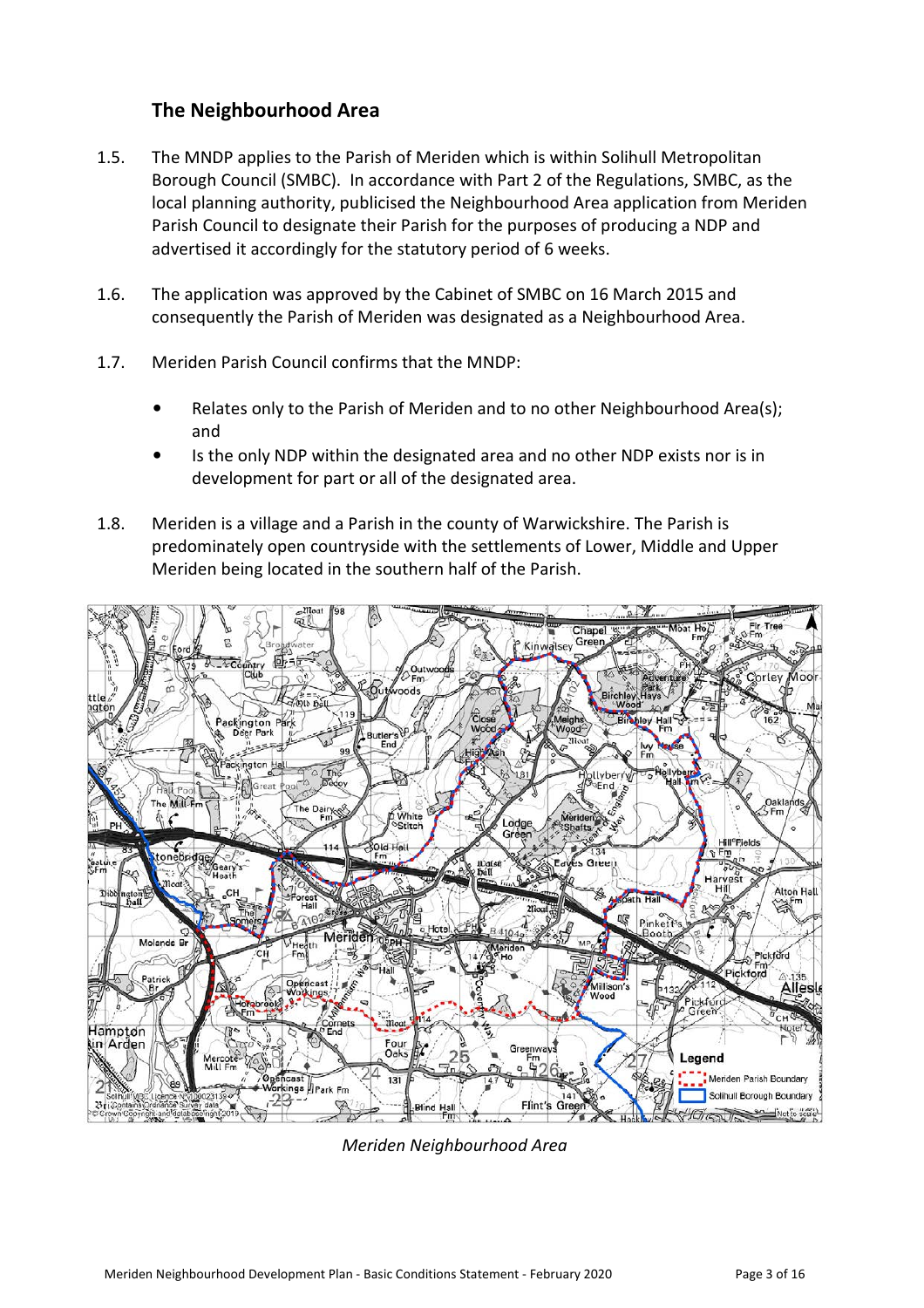- 1.9. Meriden is a village and civil parish in the Metropolitan Borough of Solihull, West Midlands, England. The parish of Meriden covers an area that includes the village of Meriden and the areas of Millison's Wood, Eaves Green, Church Lane and Harvest Hill. The parish is broadly bounded by the A45 by-pass to the north, by a tributary of the river Blythe to the east, by another tributary of the Blythe to the south and the A452 bypass to the west. The village is 7 miles from Solihull, 8 miles from Coventry and 4 miles from Birmingham Airport.
- 1.10. Historically part of Warwickshire, Meriden lies between the cities of Birmingham and Coventry, in a green belt of countryside known as the Meriden Gap; it is in the ecclesiastical parish of the Diocese of Coventry. Known as Alspath in the 1086 Domesday Book, it was historically thought to be the geographical centre of England until the early 2000s after analysis by Ordnance Survey. This is commemorated in the village with the Sandstone Monument; it is also home to the National Cyclists War Memorial.
- 1.11. The village gives its name to the Meriden parliamentary constituency, created in 1955, which covers the Meriden Gap. In the 2011 Census the population of the Meriden parish was 2,719 and 1,220 households. The number of households has risen and currently stands at 1,463.

#### **Plan Period**

- 1.12. The MNDP states that the period it relates to is from 2013 until 2033. The period has been chosen to align with the dates of SMBC's adopted Local Plan 2013.
- 1.13. The Draft Local Plan Review (2016) is currently under preparation. At the time of writing it is not known when the plan will be ready for submission to PINS or if further consultation will be required. The Local Development Scheme was written in 2018 and is therefore out of date.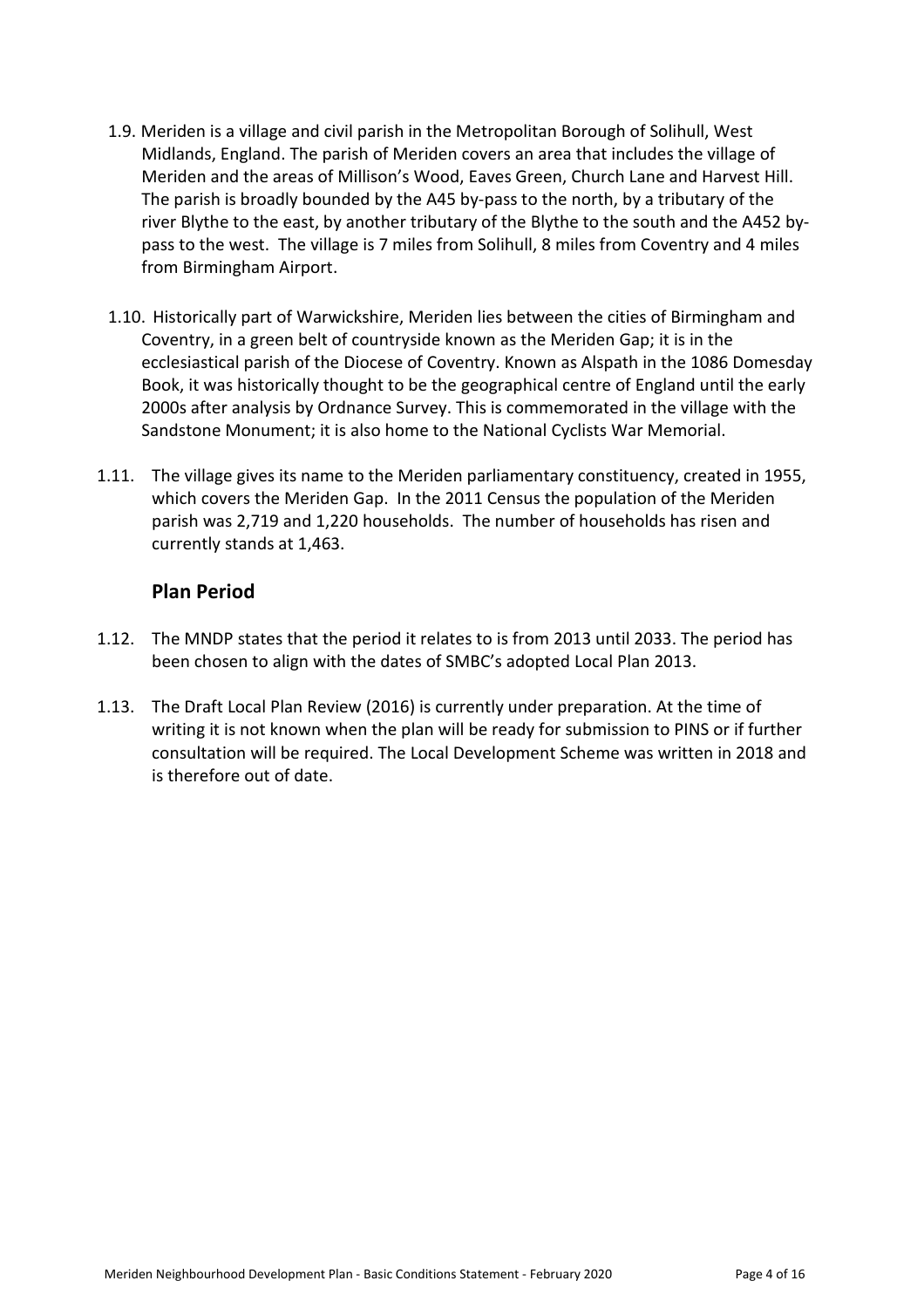# **2. National Planning Policy Framework**

2.1. The MNDP must have appropriate regard to national planning policy. The following section describes how the MNDP relates to the National Planning Policy Framework (NPPF) revised February 2019.

# **Sustainable Development**

- 2.2. The central theme throughout the NPPF is the presumption in favour of sustainable development. In this context sustainable development is broadly defined internationally as meeting the needs of the present without compromising the ability of future generations to meet their own needs.
- 2.3. Achieving sustainable development means that the planning system has three overarching objectives, which are interdependent and need to be pursued in mutually supportive ways (so that opportunities can be taken to secure net gains across each of the different objectives).
	- an economic objective to help build a strong, responsive and competitive economy, by ensuring that sufficient land of the right types is available in the right places and at the right time to support growth, innovation and improved productivity; and by identifying and coordinating the provision of infrastructure;
	- a social objective to support strong, vibrant and healthy communities, by ensuring that a sufficient number and range of homes can be provided to meet the needs of present and future generations; and by fostering a well-designed and safe built environment, with accessible services and open spaces that reflect current and future needs and support communities' health, social and cultural well-being; and
	- an environmental objective to contribute to protecting and enhancing our natural, built and historic environment; including making effective use of land, helping to improve biodiversity, using natural resources prudently, minimising waste and pollution, and mitigating and adapting to climate change, including moving to a low carbon economy.
- 2.4. Paragraph 9 of NPPF gives clear advice on how plans should contribute to these sustainability objectives:

*"Planning policies and decisions should play an active role in guiding development towards sustainable solutions, but in doing so should take local circumstances into account, to reflect the character, needs and opportunities of each area."* 

2.5. Paragraph 13 states the role of neighbourhood plans in attaining sustainable development: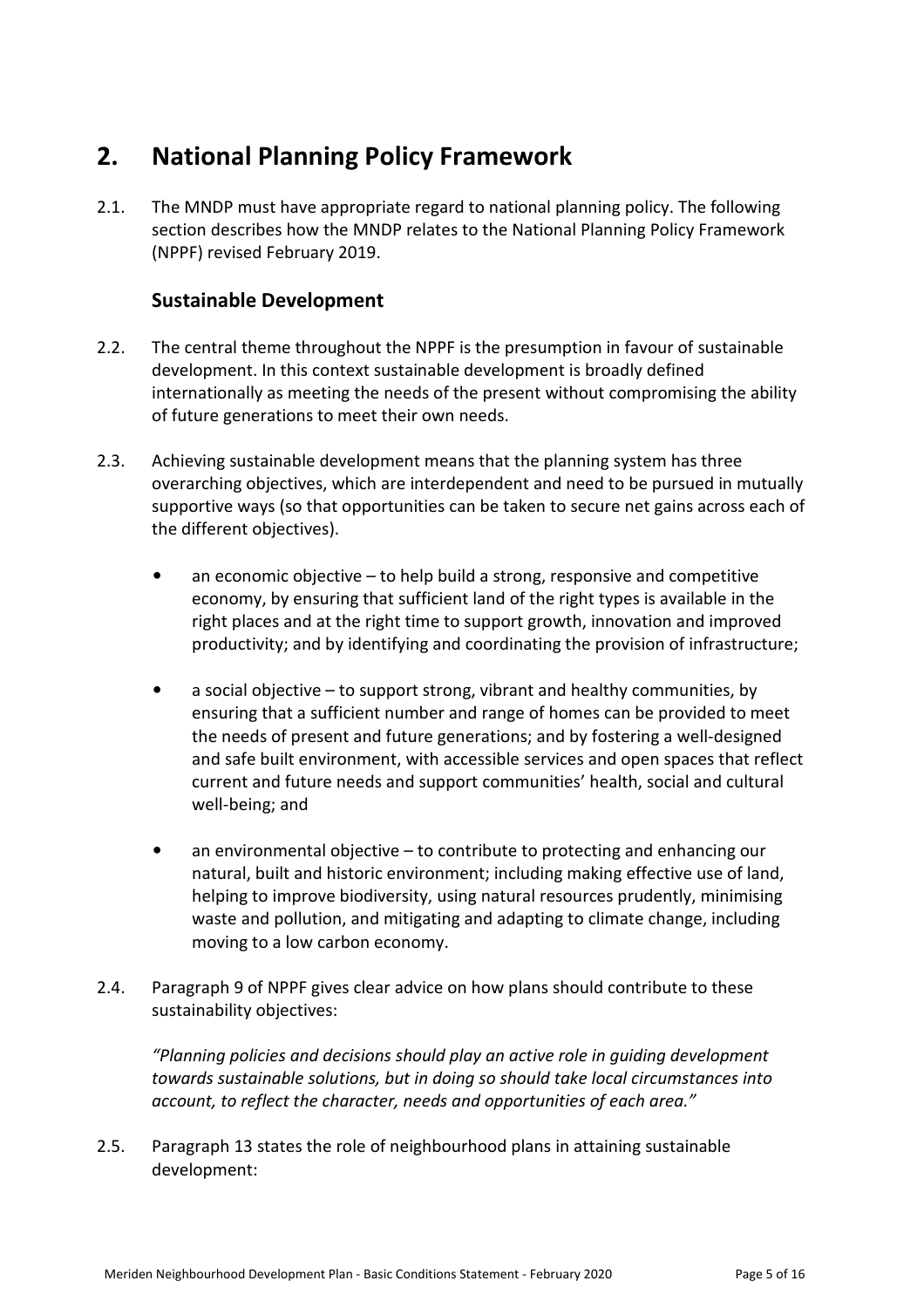*"Neighbourhood plans should support the delivery of strategic policies contained in local plans or spatial development strategies; and should shape and direct development that is outside of these strategic policies."* 

2.6. Footnote 16 to paragraph 29 notes that:

*"Neighbourhood plans must be in general conformity with the strategic policies contained in any development plan that covers their area."* 

2.7. In addition to contributing to the district's strategic development plan, Paragraph 69 adds that:

*"Neighbourhood planning groups should also consider the opportunities for allocating small and medium-sized sites (of a size consistent with paragraph 68a) suitable for housing in their areas."* 

- 2.8. Neighbourhood Plans can do more than just support or facilitate development. They also have a part to play in meeting other sustainability objectives of the NPPF. The NPPF chapters to which Meriden's plan contributes are:
	- Delivering a sufficient supply of homes;
	- Building a strong, competitive economy;
	- Promoting healthy and safe communities;
	- Promoting sustainable transport;
	- Making effective use of land;
	- Achieving well-designed places;
	- Protecting Green Belt Land (in Meriden's case: Local Green Spaces);
	- Meeting the challenge of climate change, flooding and coastal change;
	- Conserving and enhancing the natural environment; and
	- Conserving and enhancing the historic environment.
	- 2.9. The tables below summarise how MNDP policies contribute to the sustainability objectives of NPPF:

#### Achieving sustainable development

**Housing Policy 1** supports new development within the village development boundary which complies with other policies within the Plan. Development outside the development boundary is classed as countryside and Green Belt. **Housing Policy 2** supports affordable housing development on small sites beyond, but reasonably adjacent to, the village boundary of Meriden. **Housing Policy H3** requires development proposals to ensure sustainable development through high quality design, housing mix, appropriate housing density and parking allocation. **Natural Environment Policy NE5** addresses water efficiency, flood and drainage risks. **Natural Environment Policy NE6** supports energy efficiency measures and electric vehicle charging points for new developments / dwellings and development proposals for the production low carbon and renewable energy. **Built Environment Policy BE2.1** supports the redevelopment of brownfield land for new housing. **Built Environment Policy BE4** supports opportunities for the protection, enhancement, expansion and prioritisation of PRoWs, walking and cycling routes. **Policies LC1 – 5** address the health and well-being of the community by protecting and enhancing health care facilities (**LC1**), education and library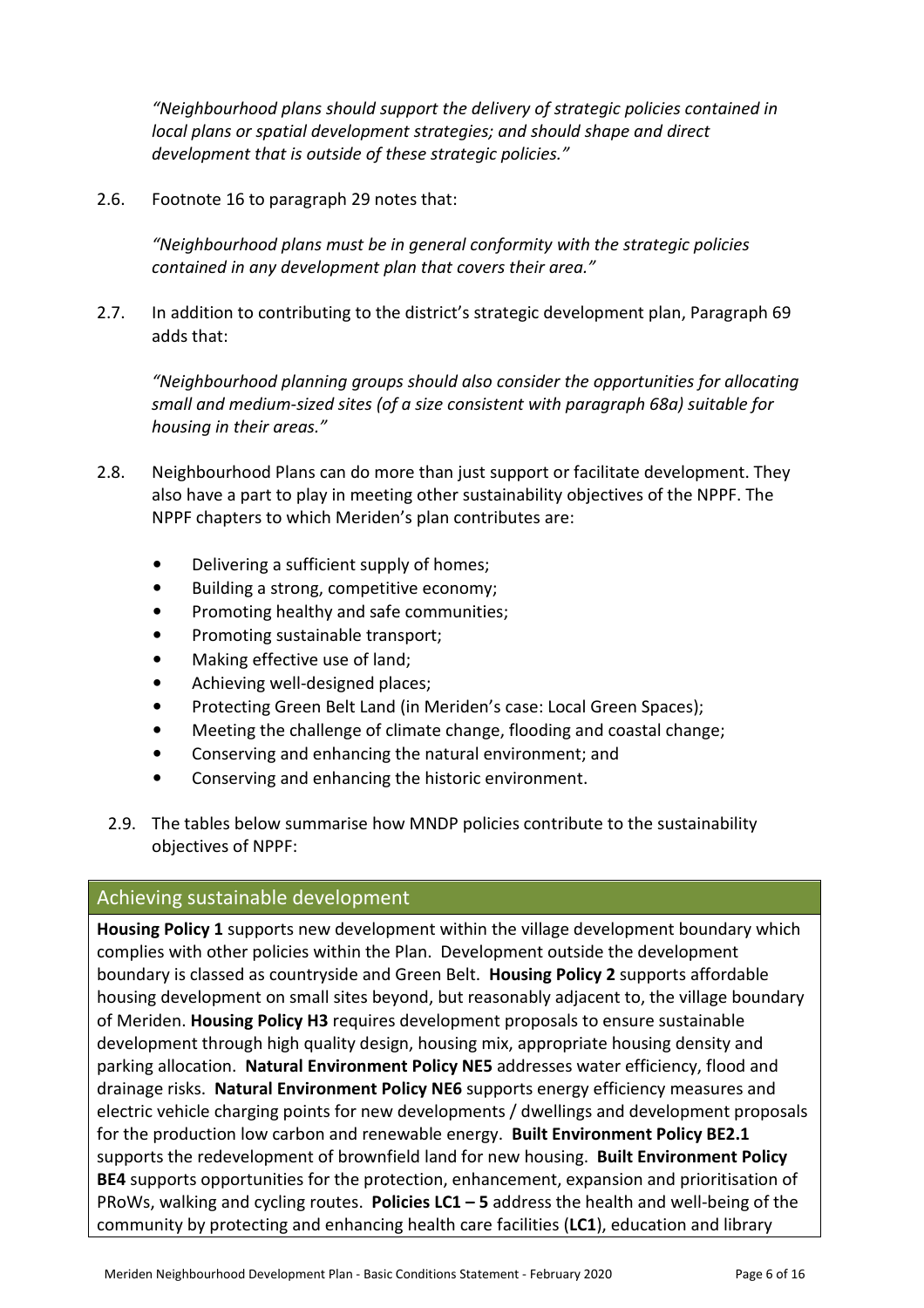facilities (**LC2**), allotments (**LC5**) and the designation of Local Green Spaces (**LC4**). **Local Economy policies LE1 – 6** seek to ensure a strong and vibrant economy. **Local Economy Policy LE1 and 2** seek to protect and/or enhance existing employment sites within the Neighbourhood Area and village. **Local Economy Policy LE3** promotes new and improved high-speed broadband and mobile telecommunication infrastructure. **Local Economy Policy LE4.2** supports farm diversification to assist the viability of farm holdings. **Local Economy Policy LE5.3** supports small-scale mixed-use developments comprising of commercial space and living space. **Local Economy Policy LE6.1** supports proposals for new and improved leisure and tourism-based services and facilities. **Transport Policy T1** addresses the impact of traffic generation and the safety of road users and pedestrians associated with development proposals.

#### Plan making

**Housing Policy H1** supports new development within the village boundary which complies with other policies within the Plan. **Housing Policy H2** supports affordable housing development on small sites beyond, but reasonably adjacent to, the village boundary of Meriden. **Local Economy Policy LE5.3** supports small-scale mixed-use developments (new build or conversion) comprising of commercial space and living space.

### Delivering a sufficient supply of homes

**Housing Policy 1** supports new development within the village boundary which complies with other policies within the Plan. **Housing Policy 2** supports affordable housing development on small sites beyond, but reasonably adjacent to, the village boundary of Meriden. **Built Environment Policy BE2.1** supports the redevelopment of brownfield land for new housing. **Local Economy Policy LE5.3** supports small-scale mixed-use developments (new build or conversion) comprising of commercial space and living space.

### Building a strong, competitive economy

**Local Economy policies LE1 – 6** seek to ensure a strong and vibrant economy. **Local Economy Policy LE1 and 2** seek to protect and/or enhance existing employment sites within the Neighbourhood Area and village. **Local Economy Policy LE3** promotes new and improved high-speed broadband and mobile telecommunication infrastructure. **Local Economy Policy LE4.2** supports farm diversification to assist the viability of farm holdings. **Local Economy Policy LE5.3** supports small-scale mixed-use developments comprising of commercial space and living space. **Local Economy Policy LE6.1** supports proposals for new and improved leisure and tourism-based services and facilities.

#### Promoting healthy and safe communities

**Natural Environment Policy NE1** supports measures that would improve the quality of the landscape, its scenic beauty and tranquillity and reduce light pollution. **Local Community Policies LC1 – 5** address the health and well-being of the community by protecting and enhancing health opportunities (**LC1**), education and library facilities (**LC2**), allotments (**LC5**) and the designation of Local Green Spaces (**LC4**). **Transport Policy T1** addresses the impact of traffic generation and the safety of road users and pedestrians associated with development proposals.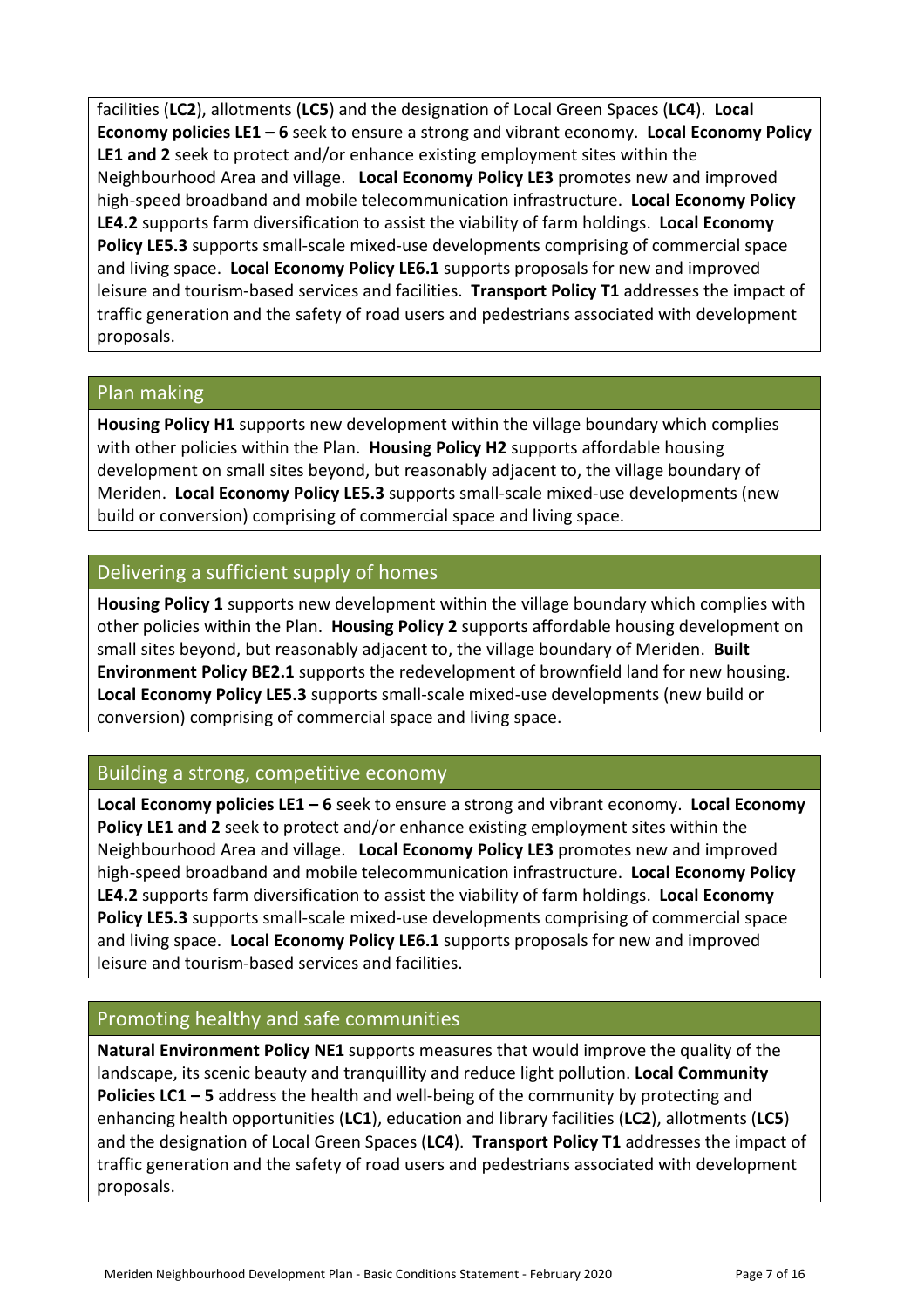#### Promoting sustainable transport

**Policy LE5.3** by supporting small-scale mixed-use developments comprising of commercial space and living space, the policy encourages fewer vehicle journeys. **Transport Policy T1** addresses the impact of traffic generation and the safety of road users and pedestrians associated with development proposals.

### Making effective use of land

**Housing Policy H3** requires development proposals to ensure sustainable development through high quality design, housing mix, appropriate housing density and parking allocation. **Built Environment Policy BE2.1** supports the redevelopment of brownfield land for new housing in appropriate locations. **Local Economy Policy LE4.2** supports farm diversification to assist the viability of farm holdings.

### Achieving well-designed places

**Housing Policy H3** requires development proposals to ensure sustainable development through high quality design, housing mix, appropriate housing density and parking allocation. Additionally, **Housing Policy H3.1** requires that new housing developments should have regard to **Meriden's Parish Design Statement** (found in **Appendices 1 and 2**). **Built Environment Policy BE1** requires development proposals to demonstrate how local character has been taken into account in according to outlined principles regarding surface water flooding, foul water drainage, housing density, landscape and biodiversity, heritage assets and dark skies. **Built Environment Policy BE2.1** supports the redevelopment of brownfield land for new housing in appropriate locations. **Built Environment Policy BE4** supports opportunities for the protection, enhancement, expansion and prioritisation of PRoWs, walking and cycling routes. **Built Environment Policy BE3** seeks to ensure that heritage assets and their settings are conserved and that new developments within the Meriden Conservation Areas conserve or enhance its character. **Built Environment Policy BE4** supports opportunities for the protection, enhancement, expansion and prioritisation of PRoWs, walking and cycling routes. **Built Environment Policy BE5** ensures advertisement design respects the special historic and architectural character of the Neighbourhood Area and Meriden Conservation Areas. **Natural Environment Policy NE5** addresses water efficiency, flood and drainage risks. **Natural Environment Policy NE6** supports energy efficiency measures and electric vehicle charging points for new developments / dwellings and development proposals for the production low carbon and renewable energy. **Appendix 2 – Parish Design Statement** details guidance on how new development can be integrated sensitively though building material, design and boundary treatment (an excerpt can be found in Appendix 1)

### Protecting Green Belt land

**Housing Policy H1** defines the village boundary and where new residential development will be supported. All areas outside the boundary are classed as countryside and Green Belt. New residential development in the countryside and Green Belt is limited to dwellings for rural workers, replacement dwellings, rural exception sites and reuse of existing buildings of permanent and substantial construction.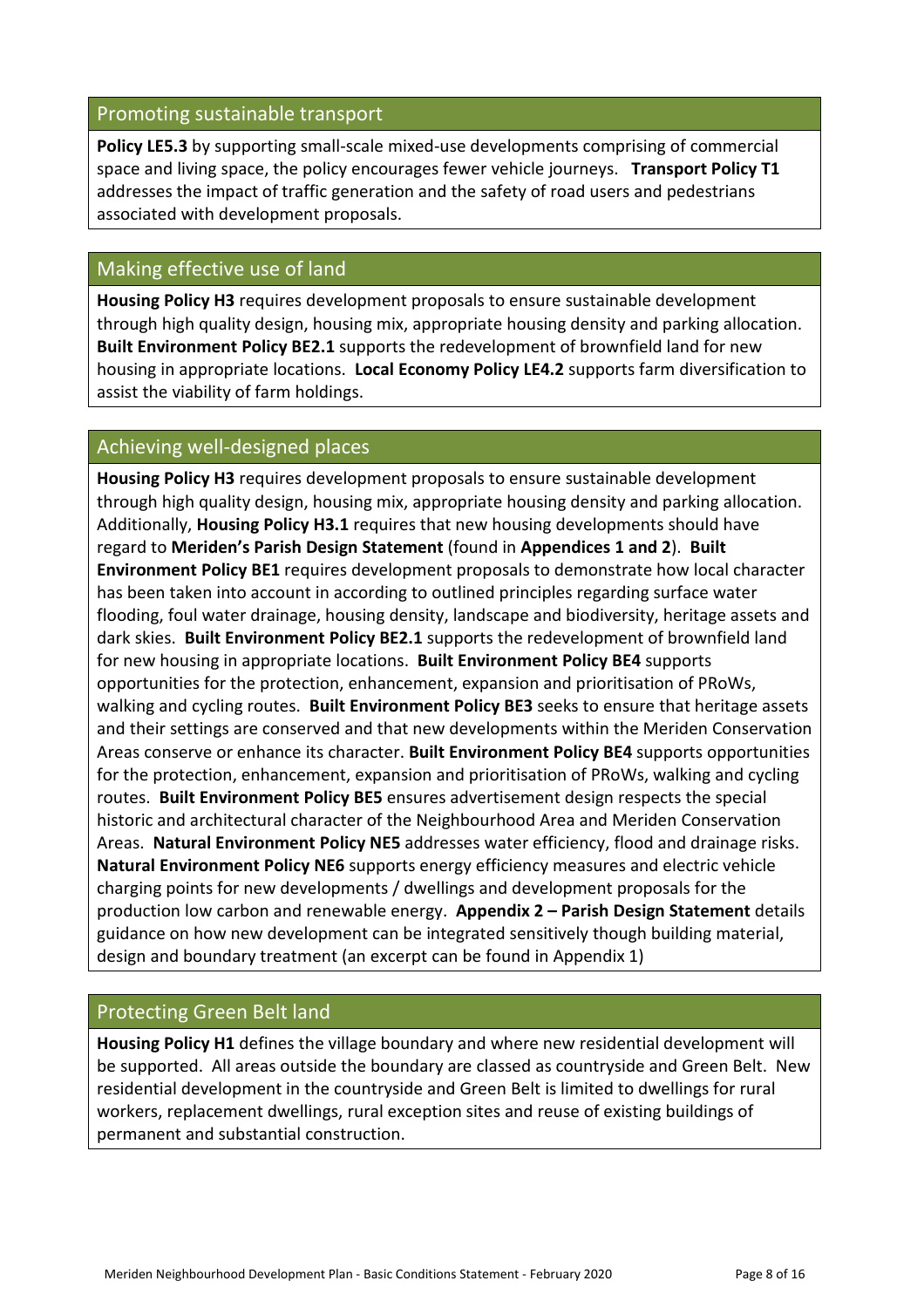# Meeting the challenge of climate change, flooding and coastal change

**Built Environment Policy BE1** requires development proposals to demonstrate how they have taken into account that: they will not exacerbate foul water drainage capacity or increase the potential for surface water flooding and that they will protect or enhance the landscape and biodiversity. **Built Environment Policy BE4** supports opportunities for the protection, enhancement, expansion and prioritisation of PRoWs, walking and cycling routes. **Natural Environment Policy NE1** supports measures that would improve the quality of the landscape, its scenic beauty and tranquillity and reduce light pollution. **Natural Environment Policy NE2**  seeks to ensure that development should aim to minimise impacts on biodiversity and provide net gains in biodiversity. **Natural Environment Policy** NE3.1 expects development to contribute to the provision and/or improvement of Green Infrastructure. **Natural Environment Policy NE4** ensures that new developments, where appropriate, conserve and enhance the natural environment and countryside including meadows, natural and ancient woodland, coppices, veteran trees, hedgerows and trees. **Natural Environment Policy NE5**  addresses water efficiency, flood and drainage risks. **Natural Environment Policy NE6** supports energy efficiency measures and electric vehicle charging points for new developments / dwellings and development proposals for the production low carbon and renewable energy. **Policies LC4 and 5** support the protection and / or creation of spaces which contribute to biodiversity and sustainability with regard to allotments (**LC5**) and the designation of Local Green Spaces (**LC4**).

### Conserving and enhancing the natural environment

**Built Environment Policy BE1** requires development proposals to demonstrate how they have taken into account that they will protect or enhance the landscape and biodiversity. **Natural Environment Policy NE1** supports measures that would improve the quality of the landscape, its scenic beauty and tranquillity and reduce light pollution. **Natural Environment Policy NE2**  seeks to ensure that development should aim to minimise impacts on biodiversity and provide net gains in biodiversity. **Natural Environment Policy** NE3.1 expects development to contribute to the provision and/or improvement of Green Infrastructure. **Natural Environment Policy NE4** ensures that new developments, where appropriate, conserve and enhance the natural environment and countryside including meadows, natural and ancient woodland, coppices, veteran trees, hedgerows and trees. **Natural Environment Policy NE5**  addresses water efficiency, flood and drainage risks. **Natural Environment Policy NE6** supports energy efficiency measures and electric vehicle charging points for new developments / dwellings and development proposals for the production low carbon and renewable energy. **Policies LC4** designates Local Green Spaces which include wildflower banks, open green spaces and wildlife areas.

### Conserving and enhancing the historic environment

The Neighbourhood Area contains a number of listed buildings and two conservation areas. **Built Environment Policy BE1** requires development proposals to demonstrate how local character has been taken into account in according to outlined principles regarding heritage assets. **Built Environment Policy BE3** seeks to ensure that heritage assets and their settings are conserved and that new developments within the Meriden Conservation Areas conserve or enhance its character. **Built Environment Policy BE5** ensures advertisement design respects the special historic and architectural character of the Neighbourhood Area and Meriden Conservation Areas. **Appendix 2 – Parish Design Statement** details guidance on how new development can be integrated sensitively though building material, design and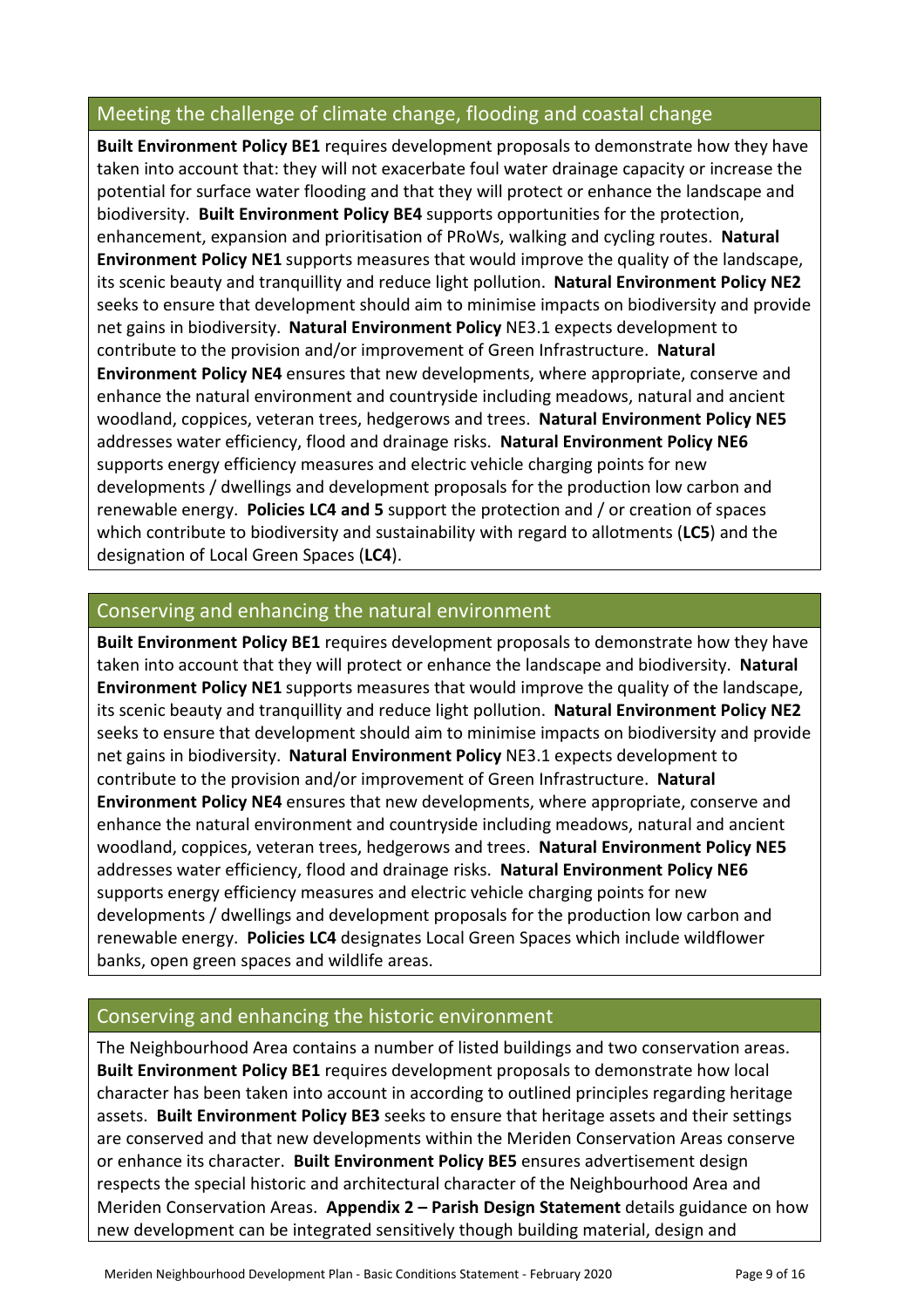boundary treatment (an excerpt can be found in Appendix 1)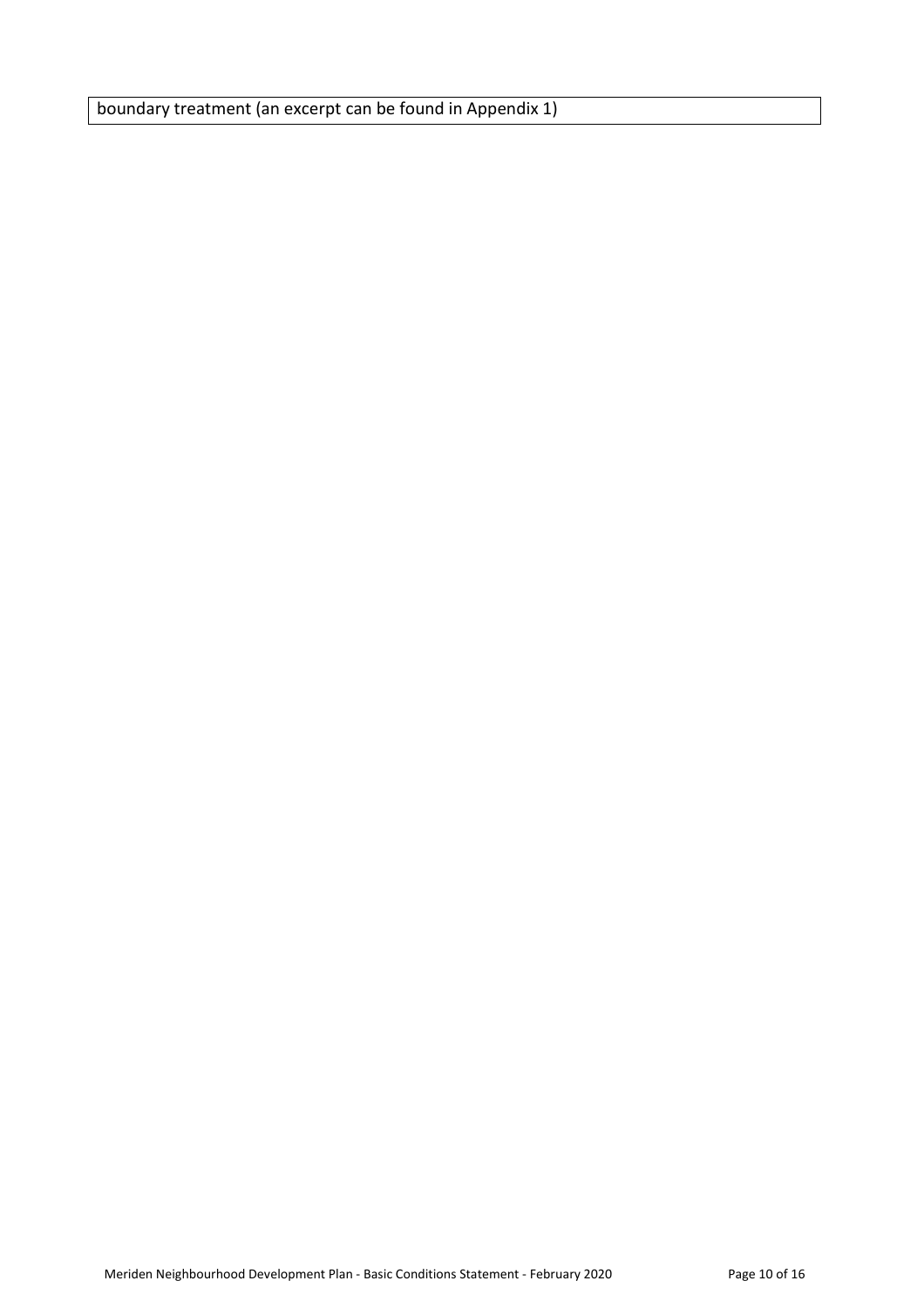2.10. The table below provides a matrix of the MNDP policies against the relevant paragraphs of the NPPF:

| Meriden Neighbourhood Plan Policy ref.                              | NPPF Paragraph ref.                              |  |
|---------------------------------------------------------------------|--------------------------------------------------|--|
| <b>Housing</b>                                                      |                                                  |  |
| Policy H1-<br>Housing Growth                                        | 79a, c & e, 133-136                              |  |
| Policy H2 -<br><b>Local Needs</b>                                   | $60 - 62$ , 71b, 78,                             |  |
| Policy H3 -<br><b>Housing Design</b>                                |                                                  |  |
| Housing mix and density                                             | 122, 123, 127                                    |  |
| Green spaces                                                        | 127e                                             |  |
| Highest, sustainable standards                                      | 124-126, 130                                     |  |
| Parking Allocation                                                  | 29, 30, 77, 102e, 105, 106                       |  |
|                                                                     |                                                  |  |
| <b>Natural Environment</b>                                          |                                                  |  |
| Policy NE1 - Valued Landscapes                                      | 8c, 170a & b                                     |  |
| Policy NE2 - Biodiversity                                           | 20d, 8c, 149, 170, 174, 175a, c & d, 177         |  |
| Policy NE3 - Green Infrastructure                                   | 20d, 91c, 150a, 171, 181,                        |  |
| Policy NE4 - Woodland and Meadow Policy                             | 20d, 8c, 149, 170, 174, 175a, c & d, 177         |  |
| Policy NE5 - Flooding and Drainage                                  | 25, 26, 148, 149, 155, 156, 163, 165             |  |
| Policy NE6 - Renewable and Low Carbon Energy                        | 8c, 105e, 110e, 131, 148, 149, 150b, 151,<br>152 |  |
|                                                                     |                                                  |  |
| <b>Built Environment</b>                                            |                                                  |  |
| Policy BE1 - Responding to Local Character                          |                                                  |  |
| Settlement pattern, style and materials<br>$\bullet$<br>and density | 8b, 122d & e, 123b, 125-127, 130                 |  |
| Landscape                                                           | 8c, 170a                                         |  |
| Heritage assets                                                     | 79b, 184, 185, 189, 190, 193-198                 |  |
| Tranquillity and dark skies                                         | 8c, 170e, 180                                    |  |
| Surface water flooding                                              | 25, 26, 148, 149, 155, 156, 163, 165             |  |
| Policy BE2 - Use of Brownfield Land                                 | 63, 68a, 117, 118c, 137                          |  |
| Policy BE3 - Designated Heritage Assets                             | 79b, 184, 185, 189, 190, 193-198                 |  |
| Policy BE4 - Promoting Walking and Cycling                          | 91a, 98, 102c, 104d, 110a & c                    |  |
| Policy BE5 - Advertisements                                         | 110c, 127d, 132                                  |  |
|                                                                     |                                                  |  |
| <b>Local Community</b>                                              |                                                  |  |
| Policy LC1 - Designated Community Assets                            | 8b, 83d, 91a & c, 92, 96, 97, 121b               |  |
| Policy LC2 - Protecting and Enhancing Health<br>Opportunities       | 8b, 20c, 91c, 92b                                |  |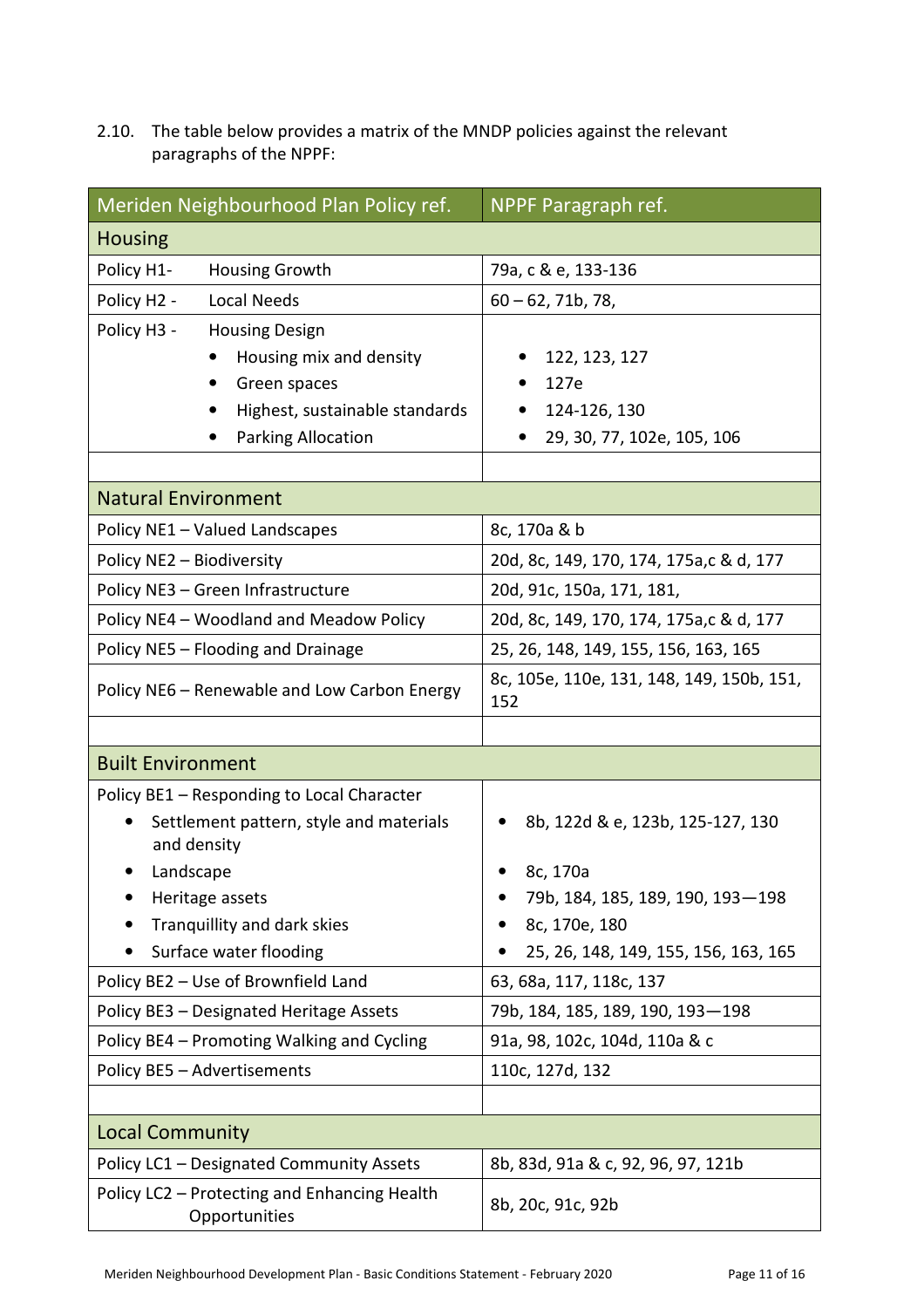| Policy LC3 - Protecting and Enhancing Education<br>and Library Facilities    | 8b, 20c, 94                  |  |  |
|------------------------------------------------------------------------------|------------------------------|--|--|
| Policy LC4 - Designated Local Green Space                                    | 8c, 99-101                   |  |  |
| Policy LC5 - Allotments                                                      | 91c, 92a & b, 96, 170a, 174b |  |  |
|                                                                              |                              |  |  |
| Local Economy                                                                |                              |  |  |
| Policy LE1 - Protecting and Enhancing Existing<br><b>Employment Sites</b>    | 8a, 83d, 121a                |  |  |
| Policy LE2 – Protecting and Enhancing the Village<br>Centre                  | 8a, 83d, 85f, 121a           |  |  |
| Policy LE3 - Promoting High Speed Broadband<br>and Mobile Telecommunications | 8a, 112                      |  |  |
| Policy LE4 - Agricultural Land and Farm<br>Diversification                   | 8a, 83b                      |  |  |
| Policy LE5 - Homeworking and Live-Work Units                                 | 8a, 83a, 91a, 104a           |  |  |
| Policy LE6 - Leisure and Tourism                                             | 8a, 83c                      |  |  |
|                                                                              |                              |  |  |
| <b>Traffic, Transport and Road Safety</b>                                    |                              |  |  |
| Policy T1 - Managing the Impact of Traffic                                   | 102, 110a & c                |  |  |
|                                                                              |                              |  |  |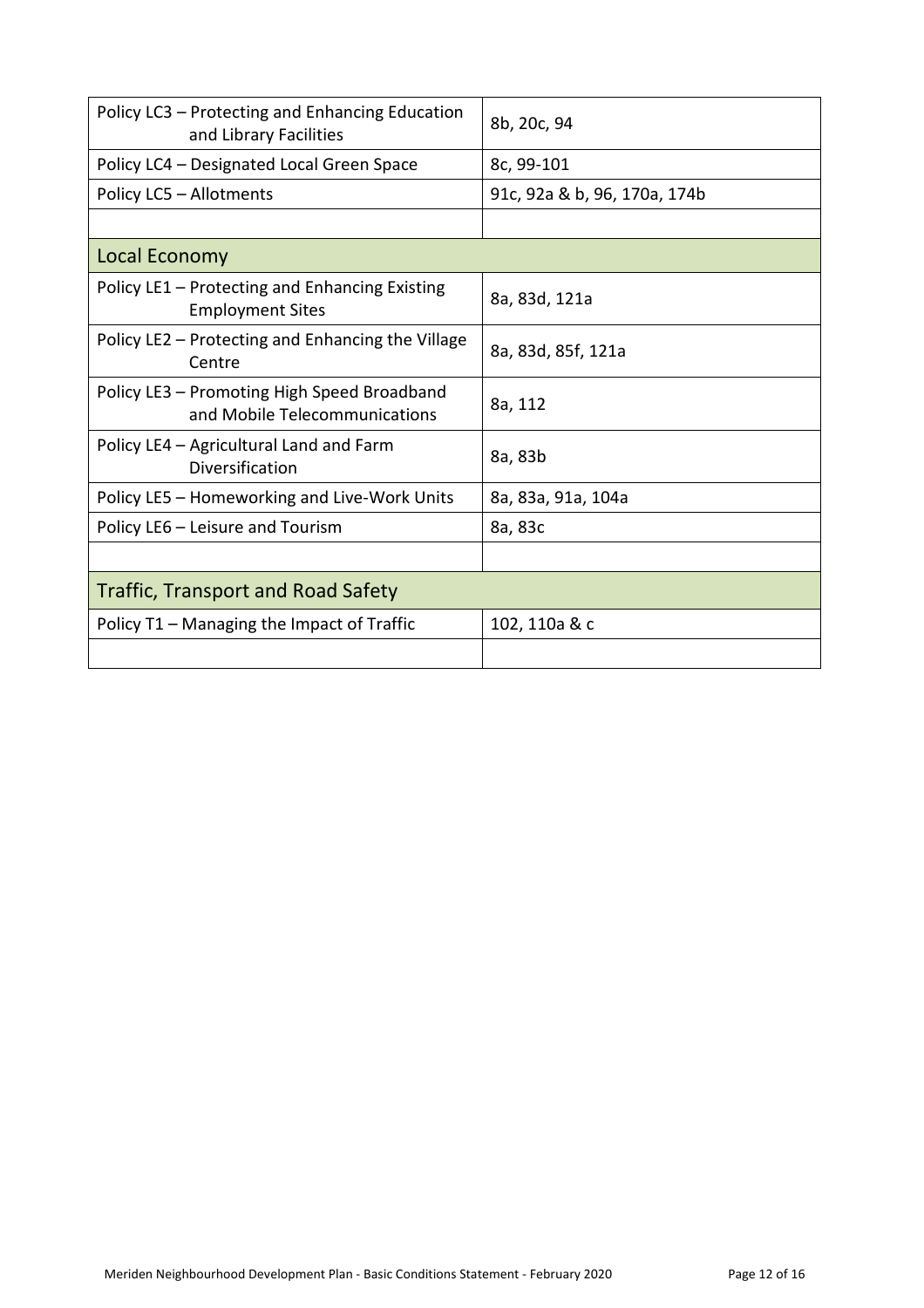# **3. Delivering Sustainable Development**

The key ways that the MNDP will contribute to the achievement of the NPPF's three overarching objectives of sustainable developments are:

#### 3.1. **Economic objective**

- The MNDP policies seek to protect and enhance existing employment sites.
- The MNDP supports new employment sites and encourages local employment growth and opportunities where there is no conflict with Green Belt policy.
- It supports home-working and live-work units through the use of flexible design and incorporated internet connectivity.

#### 3.2. **Social objective**

- The MNDP supports new housing development within the Village Boundary, on brownfield sites and garden land. It also supports the principle of rural exception housing.
- It encourages a well-designed and safe environment which will ensure the village continues to evolve in accordance with villagers' wishes.
- It protects and enhances local green spaces, footpaths, bridleways and valued landscapes which support the community's health, social and cultural well-being.
- It encourages the protection of local social and recreational amenities and businesses which serve the current and future needs of the community.

#### 3.3. **Environmental objective**

- It protects the valued countryside and visual amenity of the Green Belt surrounding the village, including agricultural and horticultural land.
- It seeks a harmonious relationship between developments and the local flora and fauna.
- It ensures development within or near the Conservation Areas are undertaken with sensitivity and an awareness of their impact on the setting of the village's heritage assets.
- It notes the impact of flooding in the locality (which appears to be partly related to climate change) and requires all developments to mitigate any future contribution to this by minimising off-site run-off and incorporating sustainable drainage systems.
- It encourages new developments to make effective use of renewable energy and resource recycling.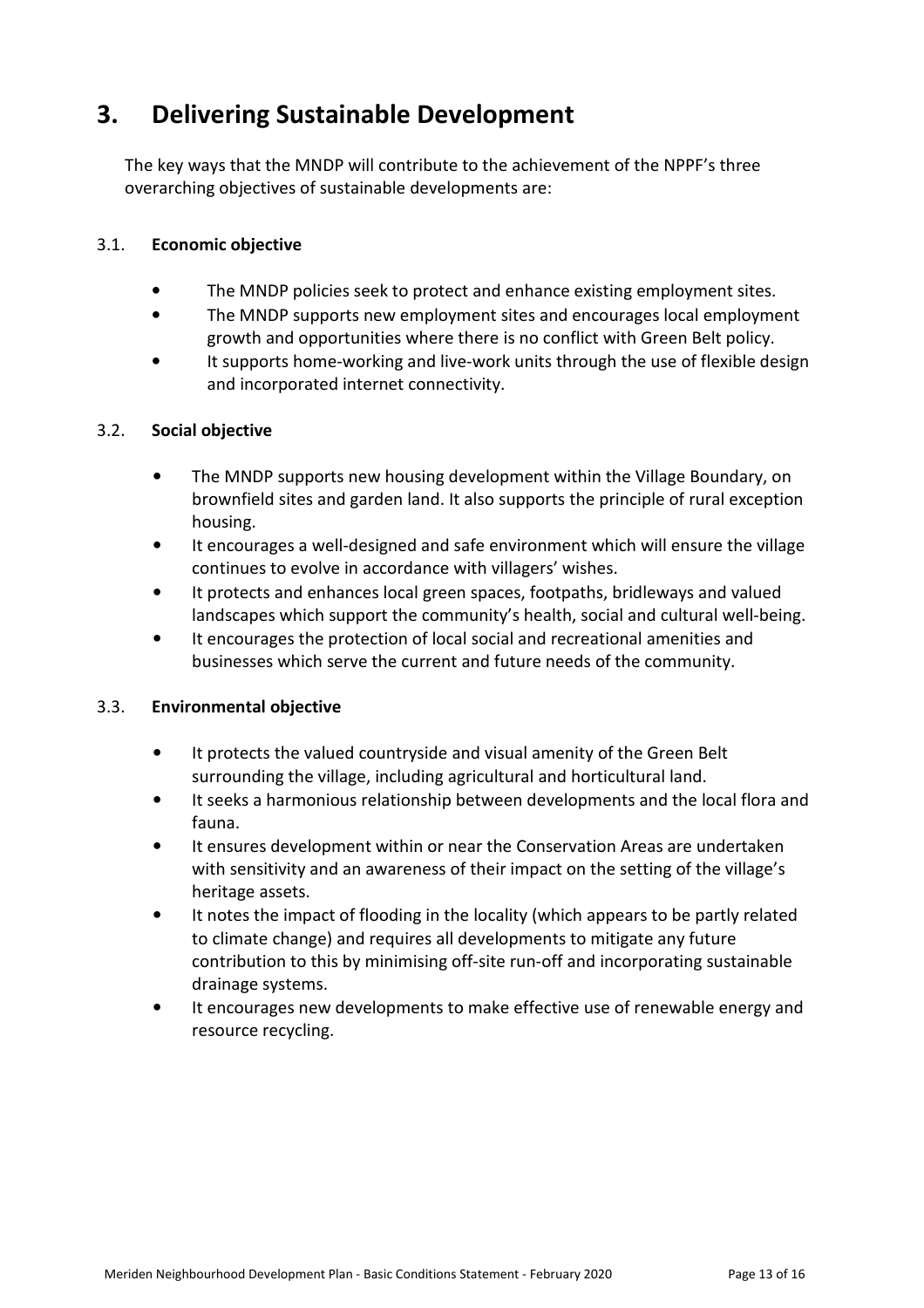# **4. General Conformity with Strategic Local Policy**

- 4.1. The MNDP has been prepared with regard to national policies set out in the NPPF as outlined above. It must also be in general conformity with strategic policies of the local Development Plan.
- 4.2. The Development Plan for the Neighbourhood Area is the Solihull Local Plan 2013- 2033, adopted December 2013.
- 4.3. Paragraph 13 of NPPF declares that Neighbourhood Plans should support the delivery of strategic policies contained in local plans or spatial development strategies; and should shape and direct development that is outside of these strategic policies.
- 4.4. The MNDP supports the delivery of the strategic policies of the Local Plan, and contains no conflicts with these policies.
- 4.5. The MNDP builds on, adapts or otherwise makes use of selected Local Plan policies to suit the local environment and economy of Meriden.
- 4.6. The table below provides a matrix indicating the relationship between the MNDP policies and the SMBC Local Plan policies. Whilst not yet adopted and with no up-todate Local Development Scheme to indicate when it will be, the MNDP has been tested against the emerging policies of the Draft Local Plan for information purposes only.

| Meriden Neighbourhood Plan Policy ref.       | <b>SMBC Local Plan</b><br>2013 Policy ref. $1$ | <b>SMBC Draft Local</b><br>Plan 2016 Policy ref. <sup>2</sup> |
|----------------------------------------------|------------------------------------------------|---------------------------------------------------------------|
| <b>Housing</b>                               |                                                |                                                               |
| Policy H1 - Housing Growth                   | n/a                                            | P4b, P5, P17                                                  |
| Policy H2 - Local Needs                      | n/a                                            | P <sub>4</sub> a                                              |
| Policy H3 - Housing Design                   | n/a                                            | P4c, P5, P14, P15, P16                                        |
|                                              |                                                |                                                               |
| <b>Natural Environment</b>                   |                                                |                                                               |
| Policy NE1 - Valued Landscapes               | P10, P15, P16                                  | P10, P15, P16, P17                                            |
| Policy NE2 - Biodiversity                    | P10, P14iv, P15                                | P10, P15                                                      |
| Policy NE3 - Green Infrastructure            | P9, P10, P14iv, P15                            | P10, P15                                                      |
| Policy NE4 - Woodland and Meadow Policy      | P10, P14iv, P16                                | P10, P14, P16, P17                                            |
| Policy NE5 - Flooding and Drainage           | P11, P15                                       | P11, P15                                                      |
| Policy NE6 – Renewable and Low Carbon Energy | P9, P15                                        | P9, P10, P18                                                  |

<sup>&</sup>lt;sup>1</sup> Following a successful High Court challenge (and an unsuccessful Court of Appeal challenge by the Council) in 2014 the overall housing requirement was deleted rendering the housing Policies of the Local Plan absent

l

<sup>&</sup>lt;sup>2</sup> The Local Plan Review is an emerging plan. The latest Local Development Scheme was published in 2018 and is now rather dated. The Draft Local Plan Supplementary Consultation took place from January 2019 to March 2019.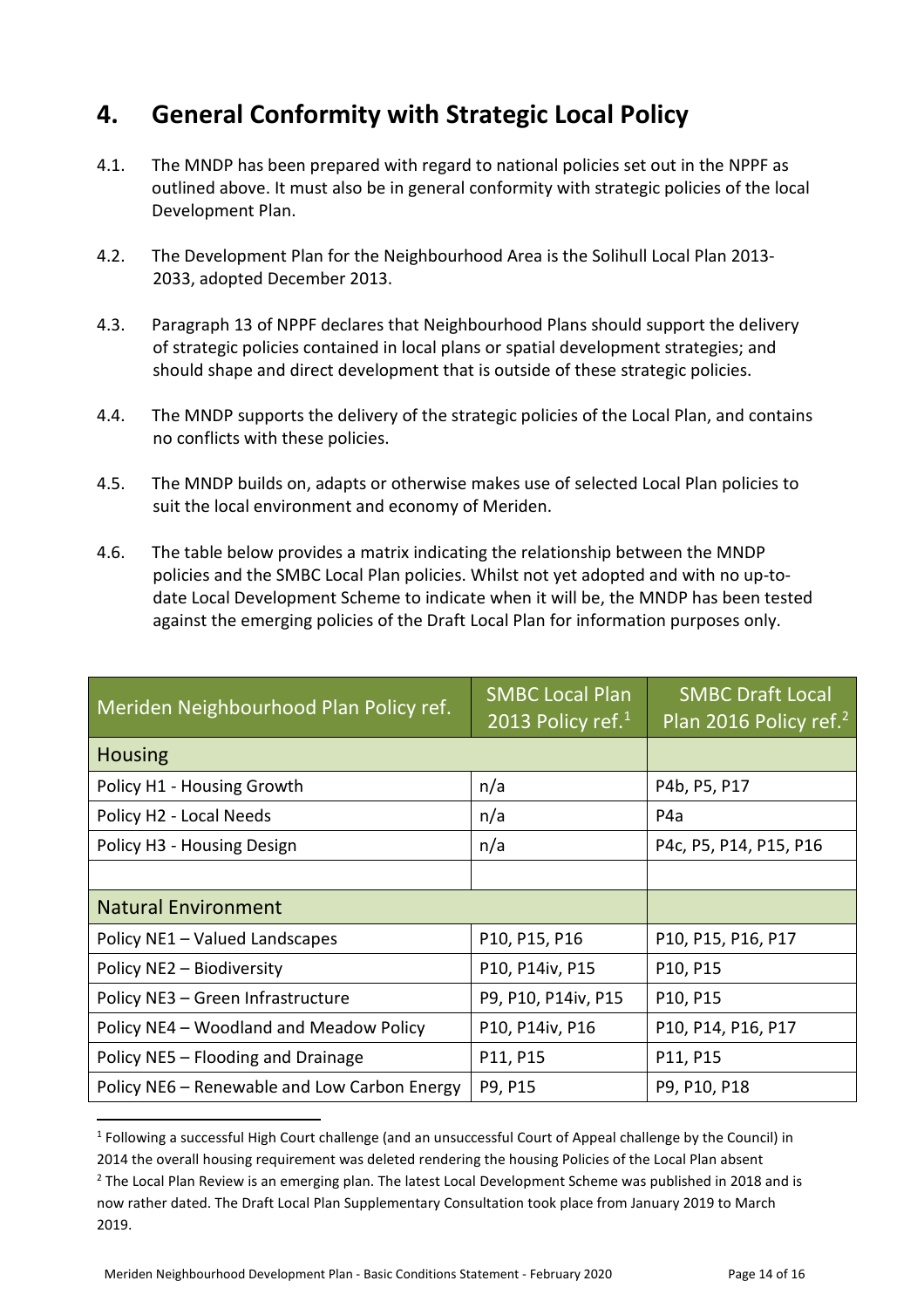| <b>Built Environment</b>                                                         |                               |                                            |
|----------------------------------------------------------------------------------|-------------------------------|--------------------------------------------|
| Policy BE1 - Responding to Local Character                                       | P9, P14iv, ix, x, P15,<br>P16 | P5, P10, P11, P14, P15,<br>P <sub>16</sub> |
| Policy BE2 - Use of Brownfield Land                                              | P17                           | P <sub>5</sub>                             |
| Policy BE3 - Designated Heritage Assets                                          | P15, P16                      | P <sub>16</sub>                            |
| Policy BE4 - Promoting Walking and Cycling                                       | P7, P8                        | P9, P18                                    |
| Policy BE5 - Advertisements                                                      | P15                           | P15                                        |
|                                                                                  |                               |                                            |
| <b>Local Community</b>                                                           |                               |                                            |
| Policy LC1 - Designated Community Assets                                         | P7, P15                       | P <sub>18</sub>                            |
| Policy LC2 - Protecting and Enhancing Health<br>Opportunities                    | P7                            | P <sub>18</sub>                            |
| Policy LC3 - Protecting and Enhancing<br><b>Education and Library Facilities</b> | P7                            | P <sub>18</sub>                            |
| Policy LC4 - Designated Local Green Space                                        | P15, P16                      | P18                                        |
| Policy LC5 - Allotments                                                          | P10                           | P15, P18                                   |
|                                                                                  |                               |                                            |
| Local Economy                                                                    |                               |                                            |
| Policy LE1 - Protecting and Enhancing Existing<br><b>Employment Sites</b>        | P2, P3                        | P3, P17                                    |
| Policy LE2 - Protecting and Enhancing the<br>Village<br>Centre                   | P2, P3                        | P <sub>3</sub>                             |
| Policy LE3 - Promoting High Speed Broadband<br>and Mobile Telecommunications     | P3, P14iii                    | P14                                        |
| Policy LE4 - Agricultural Land and Farm<br>Diversification                       | P17                           | P17                                        |
| Policy LE5 - Homeworking and Live-Work Units                                     | P3, P7, P8                    | P <sub>3</sub>                             |
| Policy LE6 - Leisure and Tourism                                                 | P17                           | P3, P17                                    |
|                                                                                  |                               |                                            |
| <b>Traffic, Transport and Road Safety</b>                                        |                               |                                            |
| Policy T1 - Managing the Impact of Traffic                                       | P7, P8                        | P <sub>8</sub>                             |
|                                                                                  |                               |                                            |